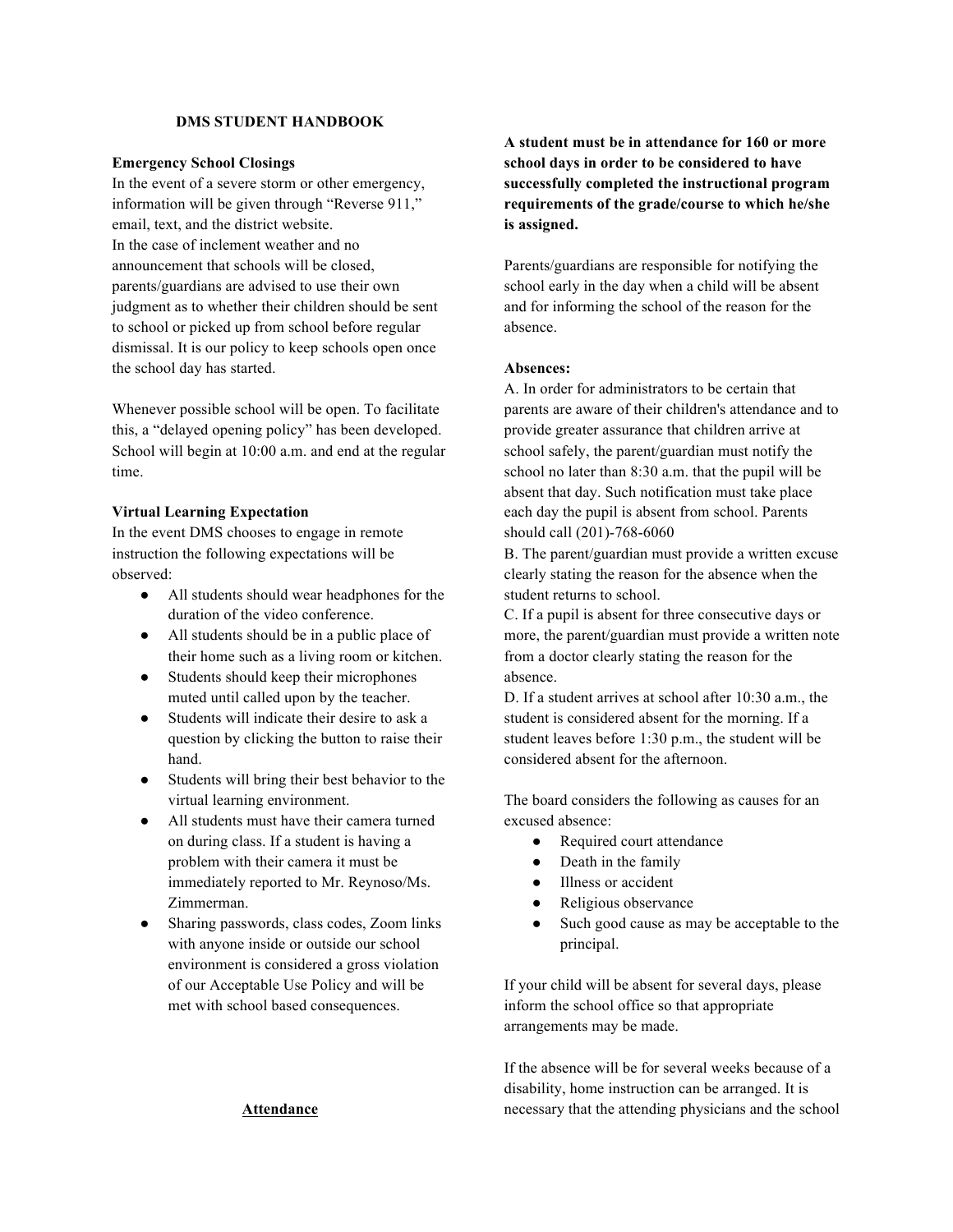medical inspector certify that the child cannot attend school to establish home instruction eligibility.

Parents are advised that the decision to remove children from school because of vacations or trips may have adverse consequences on the child's instructional progress. If an extended absence cannot be avoided, parents are expected to notify the building administrator at least two weeks prior to the anticipated absence.

If a student misses school because he/she is on vacation, work will be given upon his/her return. Under no circumstances will work be provided beforehand for a vacation.

Good attendance is critical in order to succeed in school. It is the student's responsibility to be present and on time to homeroom and each of his or her classes.

*Students arriving in homeroom after 8:20 are marked tardy. Each homeroom teacher has the right to give detention for students arriving after homeroom begins at 8:20. All tardy students arriving at school after the homeroom period (8:20 - 8:26) must report directly to the main office and sign in. These students then report to their lockers to pick up books for class.*

The following procedure shall be used in those instances where disciplinary action is required in dealing with student tardiness, if the student arrives **after 8:26**:

- Three tardies in a marking period will result in a warning to the student.
- If there is a fourth tardy, the student will be given a detention, and a letter will notify the parent/guardian.
- A fifth tardy will result in an additional detention.
- If tardiness continues, a possible school suspension or loss of privilege may be issued.
- In addition, students will be ineligible to go on school trips.

# **Attendance and School Activities**

In order to participate in, or be a spectator at any cocurricular athletic or social event (dances, plays, concerts, etc.) the student shall be in attendance on the day of such an activity. Students will be considered absent from school if they sign in to school after 12:00 p.m. or if they sign out of school before 12:00 p.m. and do not return. Participation is subject to the discretion of the building administration. The decision for participation in any such event must be made by the end of the school day, not at the event in question.

### **Late Arrival and Early Dismissal**

It is understood that from time to time certain circumstances will require that a student be late to school or dismissed before the end of the day. Parents/guardians are to notify the school in advance of such absences by written request, which shall state the reason for tardiness or early dismissal. Justifiable reasons may include:

A. Medical or dental appointments which cannot be scheduled outside of school hours

- B. Medical disability
- C. Family emergency
- D. Court appearance

Parents are advised to make every effort to schedule medical or dental appointments at times other than school hours.

No student shall be permitted to leave the school before the close of the day unless he/she is met in the office by his/her parent/guardian or a person authorized by the parent/guardian to act on his/her behalf.

# **Student Behavior**

# **Student Responsibilities**

The Demarest Middle School believes that it is essential to help students realize that their own attitudes and acts are directly related to their school experiences and that of their classmates.

Safety is a constitutional right. Students, teachers, school staff, and parents need to work together to see that these rights are maintained and obeyed by everyone in our school district. Video cameras are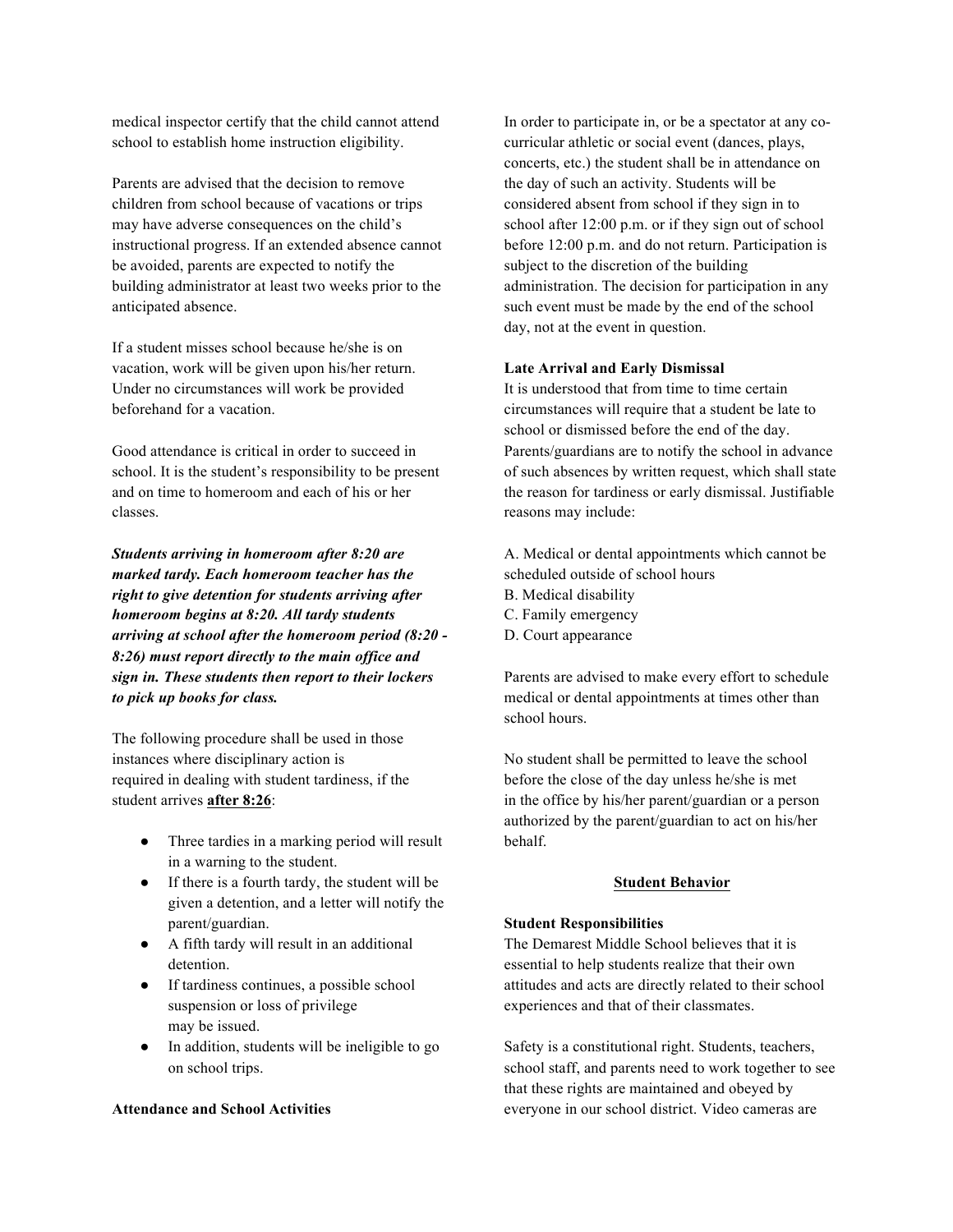present throughout the building for the safety and wellbeing of all students. Video recordings can be reviewed and/or shared for disciplinary incidents and/or investigations.

Demarest Middle School's students' rights and responsibilities are as follows:

# **Student Rights**

Students have the right to:

- a free public education
- equal protection under school policies and regulations
- a safe and orderly school environment in which to learn

# **Student Responsibilities**

Students have the responsibility to:

- abide by all health related regulations from the Demarest Board of Education or the Health Departments of the community and county
- obey school policies and procedures and the school authorities who enforce them
- respect one another
- observe the district acceptable use policy for technology
- treat school property and the property of others with respect
- act in a way that does not interfere with rights of others and is not harmful to the health and safety of others
- Understand that the student is responsible for his/her own property. The school does not assume responsibility for lost, stolen, or damaged property, including but not limited to laptops, tablet computers, cell phones, iPods, iPads, earphones/earbuds, or any other electronic device students bring into the school building.
- Enter and exit the building through assigned exits only.

# **Appropriate Behavior**

Students will:

- arrive on time prepared for the day's work and complete assignments as required
- exhibit self-respect and show consideration toward teachers, staff members, substitutes,

parents, school volunteers, aides, and fellow students

- use school property and equipment with care
- use considerate and safe behavior in classrooms, hallways, bathrooms, lunchrooms, and other areas
- use appropriate language and behavior at all times
- wear clothing that is presentable and does not interfere with the educational process
- ask for teacher assistance when necessary
- demonstrate responsibility while participating in or attending schoolsponsored events on school grounds or elsewhere
- keep their hands to their own selves
- treat others with kindness, caring, and respect

# **Inappropriate Behavio**r

Please note inappropriate behavior will result in consequences including but not limited to: detention (after school or lunch/recess), in school suspension, out of school suspension, loss of field trips and/or overnight trips.

# **Students will not:**

- disturb any class or person within the school by being disrespectful, or by refusing to obey any staff member or substitute, or otherwise being insubordinate
- break school or classroom rules (i.e. running in the halls, throwing objects, fighting, gum chewing or defacing school property)
- harm any student by verbal or physical abuse, extortion, or destruction of personal property
- commit any criminal act in or on school property
- bring alcohol, tobacco, illegal drugs, or weapons to school
- use insulting, profane or offensive language or make obscene gestures or remarks.
- wear clothing with sexist pseudo-humor or containing inappropriate language
- use a cellular phone, radio, and /or electronic games during instructional time. Students may not operate cell phones to make calls, play games, or send messages, etc., during the school day. If a student is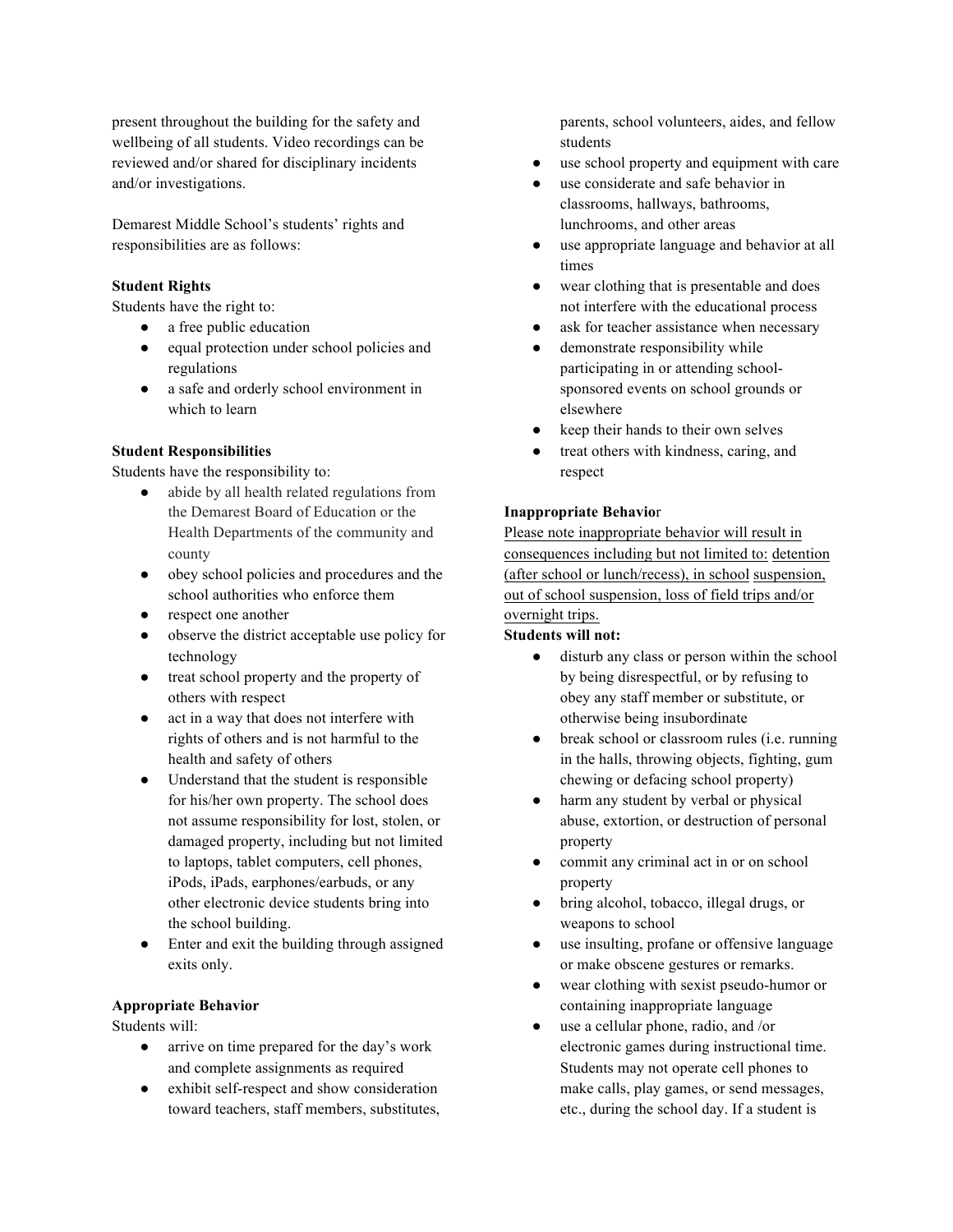found using a cell phone during school hours, the phone will be confiscated and a parent will be required to pick it up from the Principal's office

- distribute invitations to out of school events on school grounds.
- steal any property belonging to either the school, a teacher, or any other student
- sell any items on school grounds
- Inappropriate and/or unwanted touching of another student

# **Consequences:**

Students need to accept responsibility for their behavior. Professional judgment will determine when to move from level to level. Consequences will generally include, but are not limited to:

# **Level One – The Teacher**

- 1. Formal detention(s) with the teacher in an effort to change the behavior and to problem-solve;
- 2. Communication with parents via telephone, e-mail and/or conference.

Parents will receive 24 hours' notice of the date and time of a detention that has been issued to their child. Failure of the student to report for a detention will result in further disciplinary action.

# **Level Two – The Guidance Counselor**

A guidance-oriented approach could be utilized to reinforce teacher measures and examine the causes of behavior.

# **Level Three – The Administration**

If a student fails to respond to the teacher's authority and/or counseling, the following will tend to occur: (Not necessarily in this sequence.)

Cumulative detentions and/or suspensions which will result in exclusion from one or more of the following:

- Lunchroom/recess privileges
- Extra-curricular activities
- Field Trips
- End-of-the-year activities.

It is expected that each student will accept the responsibilities included in the Demarest Middle School "Code of Conduct." The following disciplinary action(s) have been established and may be used as needed:

- Verbal warning
- Detention
- Conference with guidance counselor
- Parent/teacher conference
- Referral to principal
- Exclusion from extracurricular activities/class trips
- School suspension
- In School suspension
- Expulsion

**All disciplinary action taken against any student is done in accordance with NJ State Law under the N.J.S.A. Title 18A, as well as, district policy. Disciplinary action against a student is not subject to negotiation by parents.**

# **Discipline Policy/Point System**

Positive behavior and kindness are encouraged in all of our students at all times. However, misbehavior and/or violations of the discipline code will result in a "point" issued by the principal. The following chart details potential violations as well as their point equivalency:

| <b>Repeated Dress Code</b><br>Violations $(3+)$ | 2 points |
|-------------------------------------------------|----------|
| Cheating                                        | 3 points |
| Each Day of Detention                           | 3 points |
| Fighting/Physical<br>Contact                    | 5 points |
| Suspension and In<br>School Suspension          | 6 points |

If a student accumulates a certain amount of points, the following consequences will occur:

| 10 points or more | Loss of lunch/recess<br>privileges          |
|-------------------|---------------------------------------------|
| 15 points or more | Loss of field trips,<br>school-wide events, |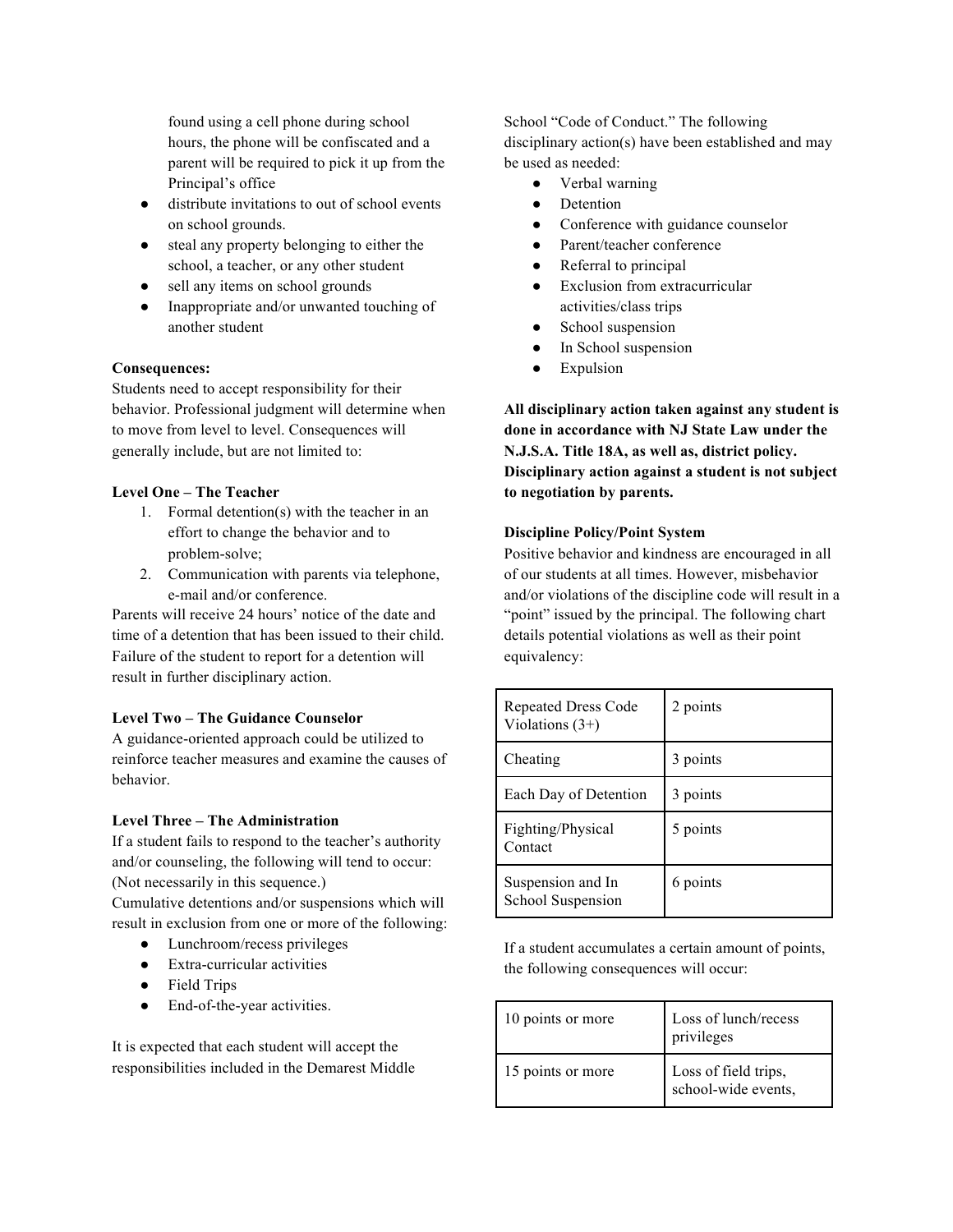Points will be accumulated via Realtime and will be available to view at all times through the Parent Portal and/or Student Portal. Each year, students will begin the school year with zero points

# **Classroom/School Rules**

1. Talking will be permitted until the late bell rings. 2. You should be in your seat, ready to work when

the late bell rings. 3. There will be no candy or gum chewing.

4. Writing on desktops, tables, etc. is forbidden.

5. All assignments must have the proper class heading.

Name Date Class Assignment

6. Raise your hand for permission to talk or leave your seat.

7. If a student receives permission to go to the lavatory, he or she must sign the pass booklet.

8. All textbooks and any other books issued to the student must be covered at all times.

9. At the end of the period, the class will be excused by the teacher.

10. The teachers' desk/work area is off limits to all students without permission.

11. The room must be kept neat and clean at all times, desks and chairs must be in order before leaving the class.

12. In the event the regular classroom teacher is absent, students are expected to treat the substitute with respect and follow the rules above.

13. Follow, adhere to, and uphold **Demarest Board of Education Network and Internet Computing Regulations** as stated and signed by the parent and student for general computing, use of the internet, security system, responsibility, and use.

# **Student Dress**

The basic responsibility for the appearance of the student rests with the parents. Students are, however, expected to attend school dressed for the business of learning. It is expected that students dress in good taste considering the age, weather, community norms, the need for safety, and the need to take the process of education seriously. Traditional standards for good taste and modesty are expected.

Students should not wear to school:

- Hats, bandanas and scarves once inside the building
- Clothing that makes reference to alcohol, drugs, violent behavior, or offensive language including harm to self or others
- Items that communicate vulgarity, sexual or mixed messages, or messages that tend to agitate others (especially ethnic, religious or cultural groups)
- Clothing that does not cover all undergarments
- Halter tops, spaghetti straps, tank tops, or clothing exposing midriffs or chests. Shirts can only expose arms.
- Shirts cut off at the shoulder or waist
- Shorts or skirts shorter than mid-thigh length (fingertip length is a guideline)
- Shoes that cause imbalance or inability to maneuver quickly or safely
- Footwear that does not secure both the front and the back of the foot (no flip-flops)
- Heavy chains or dog collars
- Pajama pants or boxer shorts

**Parents/guardians will be called to bring a change of clothing or students will be provided appropriate clothes in the event that clothing is deemed unacceptable.**

# **Vandalism and Property Damage**

Students who destroy or vandalize school property will be required to pay for losses or damages. If students willfully destroy school property, suspension and subsequent expulsion may be necessary. All accidental damages should be reported to a teacher or office immediately.

# **Rules and Regulations for Physical Education**

- 1. Sneakers and appropriate athletic wear are required. Sneakers (not hiking shoes) should be laced up and tied properly for reasons of safety.
- 2. Students are responsible for following the directions of the teacher in order to ensure the safety of all students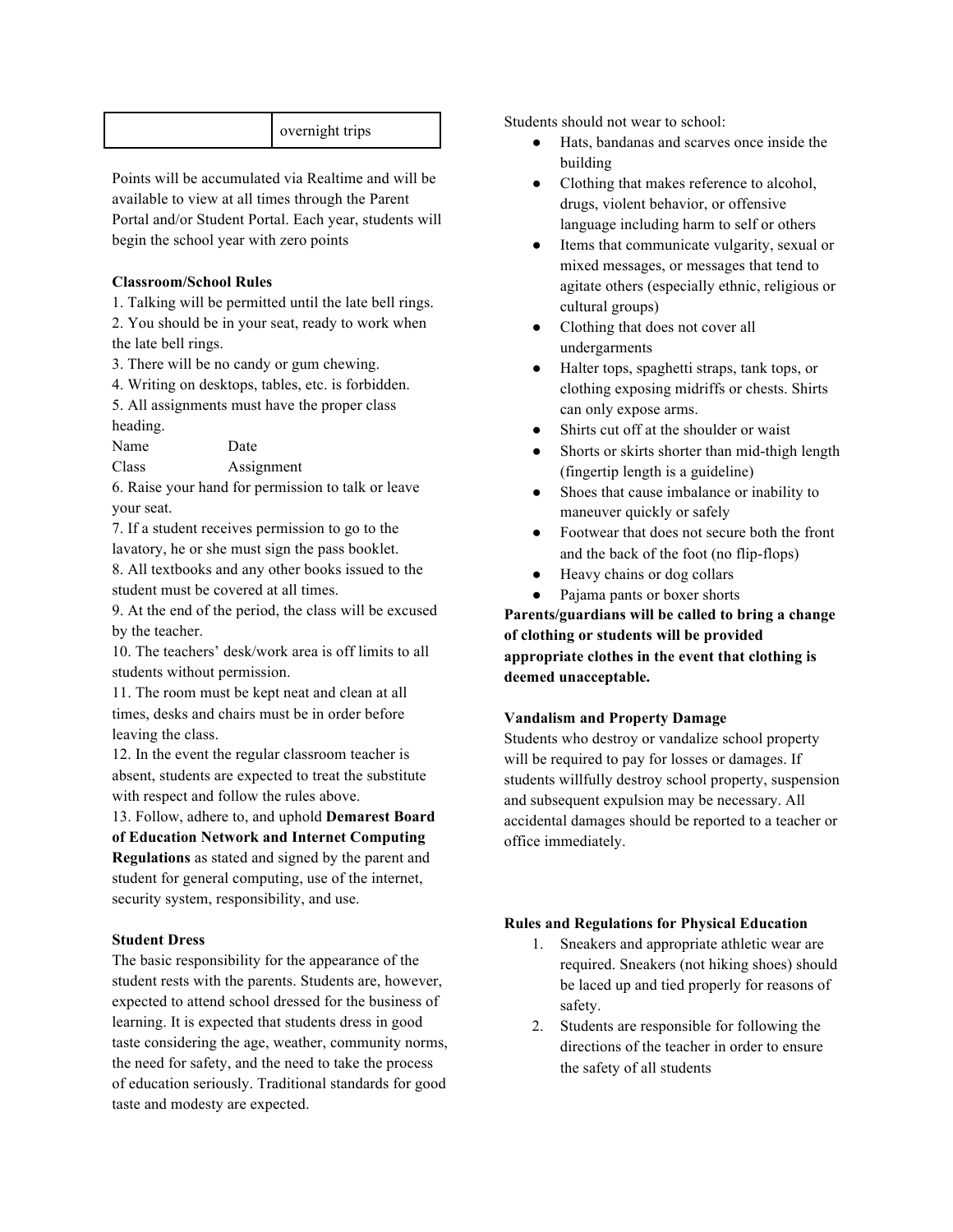- 3. Students must conduct themselves with appropriate sportsmanship and kindness to their peers during all athletic endeavors.
- 4. In order to be excused from taking part in physical education class, a note from a parent will be acceptable. If more than one class will be missed, a doctor's note is required.
- 5. Gum and/or candy chewing is not permitted.

# **School Suspension**

### **(File Code 5610-Board Policy)**

While the school administrator believes positive approaches to acceptable behavior are usually more effective, it is sometimes necessary to penalize pupils for violations of school regulations to ensure the good order of the school and to teach pupils the consequence of disruptive behavior.

Pupils who indulge in disruptive behavior in school or at school-related activities and locales may be suspended or expelled. Disruptive behavior includes, but is not limited to:

**●**Continued and willful disobedience;

**●**Open defiance of the authority of any teacher or person having authority over a pupil;

**●**Actions that constitute a continuing danger to the physical well-being of other pupils;

**●**Physical assault upon another pupil, teacher, or any school employee with or without a firearm or other weapon;

**●**Taking, or attempting to take, personal property or money from another pupil whether by force or fear;

**●**Willfully causing, or attempting to cause, substantial damage to school property;

**●**Taking part in any unauthorized occupancy of a district facility and refusing to leave promptly when directed to do so by a person in authority;

**●**Inciting others to take part in an unauthorized occupancy;

**●**Inciting other pupils to truancy;

**●**Truancy and class cutting; leaving school property without permission;

●Use of any tobacco product on school property; ●Use, possession or sale of a controlled dangerous substance, drug paraphernalia, anabolic steroids or alcohol;

●Use of profanity, obscenity or abusive language;

●Turning in a false alarm; [this includes fire alarms, and the lockdown alert system]

●Tampering with or damaging property of other pupils or staff members;

●Selling or buying lottery tickets or any other gambling paraphernalia on school property.

●Theft

●Vandalism of property owned by the school, staff or other pupils.

Any pupil who commits an assault (as defined by N.J.S.A. 2C:12-1) with or without a weapon upon a board member, teacher, administrator or other employee of the board of education shall be suspended from school immediately according to procedural due process, and suspension expulsion proceedings shall begin no later than 30 calendar days from the date of the pupil's suspension.

Any person who is convicted or adjudicated delinquent for possession of a firearm or crime while armed with a firearm or found knowingly in possession of a firearm on any school property or on a school bus or at school-sponsored function shall be immediately removed from the school's regular education program for a period of not less than one calendar year.

### **In-school Suspension**

ISS may at times be provided as a consequence in lieu of suspension at the discretion of the Principal

# **General**

Students may also receive out of school suspension for disruptive behavior. Every pupil will be given a written warning form of a disciplinary notice that subsequent violation of school regulations may result in his/her exclusion or suspension.

Pupils under suspension are prohibited from participating in or attending any school-regulated activity during the period of suspension. They may not enter the school buildings or grounds of the district without the permission of the chief school administrator. Any pupil under suspension who enters the school buildings or grounds without the permission of the chief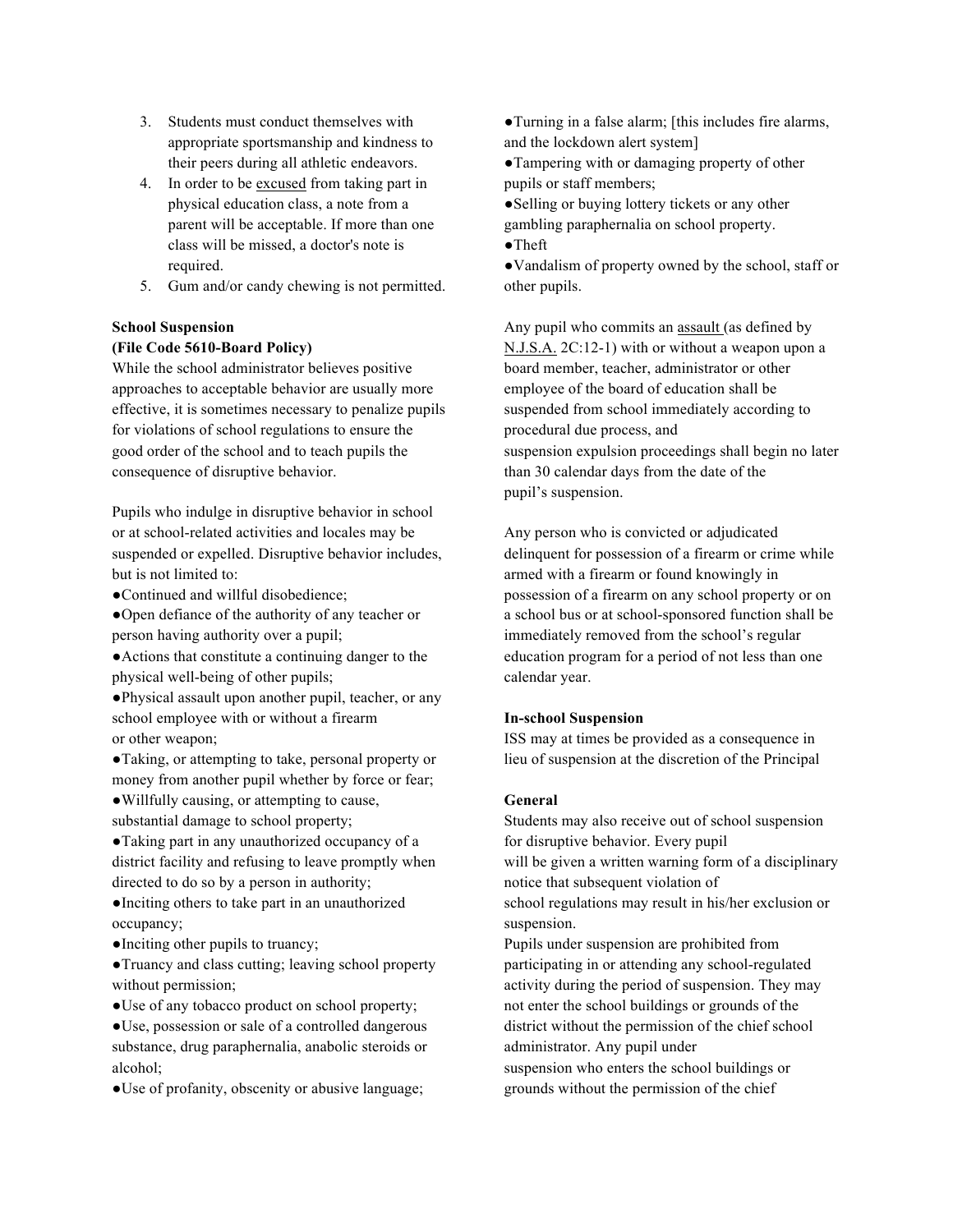administrator may have the period of his/her suspension extended.

Serious violations of school regulations that create a dangerous or unsafe condition for other pupils shall cause a pupil to be suspended upon the first offense.

Pupils who are under suspension will be required to make up all assignments missed during the period of their suspension and will be given adequate opportunity to make up this work. Upon readmission, failure to complete the makeup assignments will result in a meeting with the parents/guardians.

**Student Eligibility for Eighth Grade Activities** 

Eligibility for participation in 8th grade activities (Washington, D.C. Trip, Graduation, Dinner Dance, Field Trips, etc.) will be determined by student adherence to the school policies and rules. A student may be subject to removal from participation in 8th grade activities, inclusive of graduation exercises, if behavior and conduct is not in compliance with school policies. **Additionally, excessive tardiness and/or unexcused absences will prevent a student from attending these types of activities.**

## **1:1 Laptop Initiative**

At Demarest Middle School District each student will be given a school-issued laptop, in order to enhance learning in and out of the classroom by utilizing the Internet and various applications. Our goal is to enhance student achievement and engagement in school as 21st century skills are built. The computers will be issued to each student for the entire school year, but they will remain property of the Demarest Board of Education. Students are expected to adhere to the rules and guidelines in our Acceptable Use Policy while using their school-issued computers. The following is a *"top ten list"* of student guidelines.

- 1. Students must properly take care of their computers and must not deface the covers in any way. Students must also leave their name tags in place in their original condition and not put anything else on the inside cover. **Students should not put stickers or images anywhere on the laptop.**
- 2. The school can inspect and/or confiscate laptops if there is suspicion of wrongdoing.

The same is true of students' Google Drive account.

- 3. Students can only use laptops when allowed by teachers. Teachers have the right to close a student's device if they perceive it has become a distraction to learning. Students must not touch the laptop of another student without permission.
- 4. Students must not take pictures or videos of others without consent, and must not use social media or a private email address while on school grounds.
- 5. Students must only use the school Internet connection during school hours. Students are to remain logged into their Google accounts. Students are not to use a separate Google ID on their school issued device. **Virtual private networks are strictly prohibited.**
- 6. Students must allow the district to download all the software necessary to fulfill the purposes of the laptops
- 7. The school is not responsible for damage to devices brought from home. Accidents and missing laptops must be reported within one day.
- 8. E-mail and Google Docs are not to be used for off task behavior.
- 9. Students must not share passwords and are not allowed to erase their browser history.
- 10. The computers must not be used for inappropriate behavior or HIB. Students must practice proper Internet safety. All HIB will be dealt with in accordance with school policy and state laws.

Violation of these rules will lead to confiscation of student devices, detention and/or other school based consequences. Further clarification of these 10 rules and a description of the program is available on the District Page under the tab 1:1 Initiative.

Furthermore, all students are advised to bring in ear buds or low-cost headphones. Students are strongly advised not to bring in expensive headphones. Missing expensive headphones, such as "Beats by Dre", "Airpods" or the like, will not be investigated and the school is not responsible for the missing property. Headphones are only to be used under the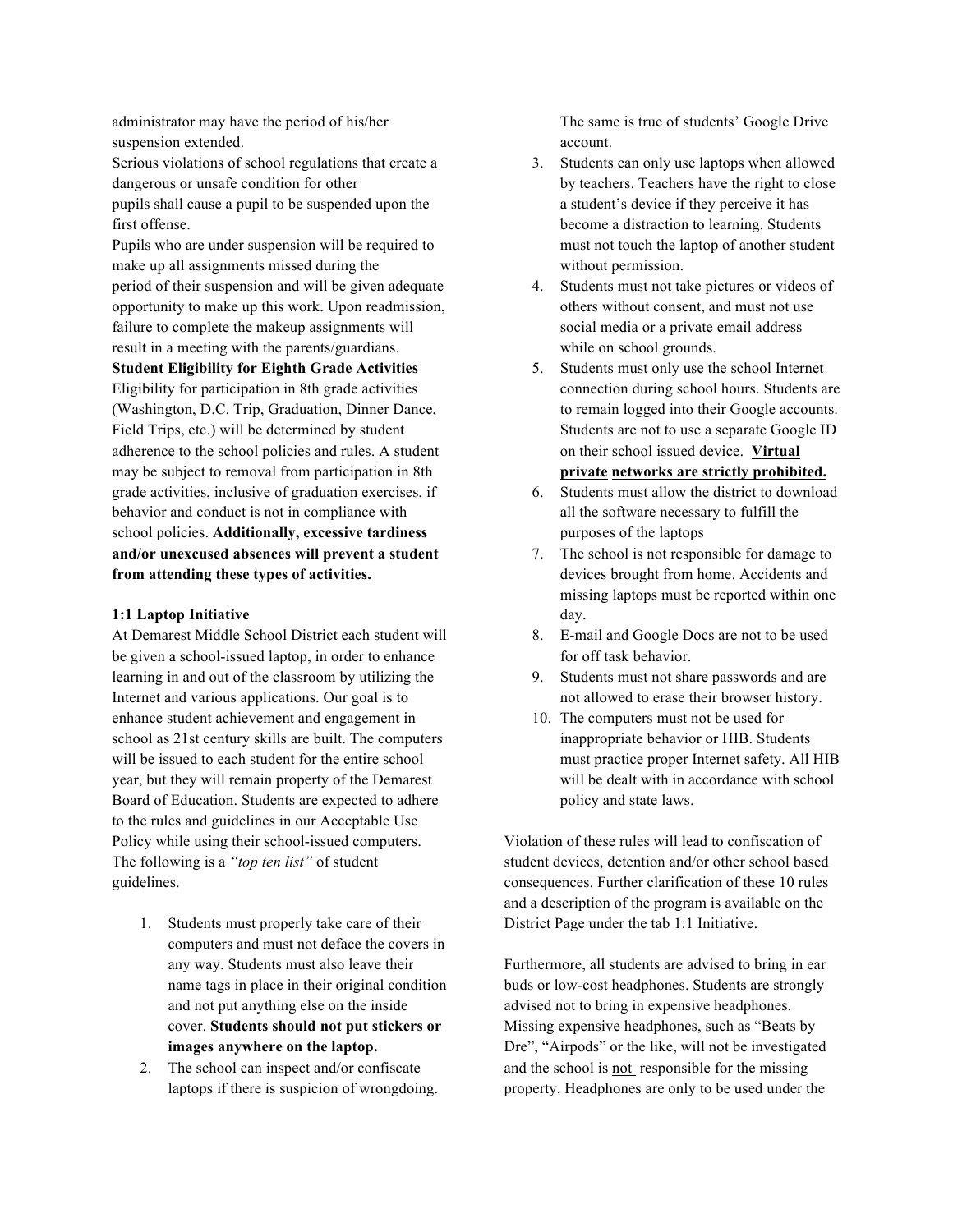direction of a teacher and are not to be worn in the hallways.

### **Academics**

### **Grading**

Student grades are a reflection of their academic achievement. The grade reflects the student's daily work, homework assignments, test and quiz grades, classroom participation, and any projects, which are assigned.

The following marking code is used to describe and report the achievement level of students based upon the following symbols and descriptions:

| A $(94-100)$              | $A - (90-93)$ |               |
|---------------------------|---------------|---------------|
| $B+ (87-89)$              | $B(84-86)$    | $B - (80-83)$ |
| $C+ (77-79)$              | $C(74-76)$    | $C - (70-73)$ |
| $D(65-69)$                |               |               |
| $F(64 \text{ and below})$ |               |               |

Each marking period, students are identified for placement on the Honor Roll. The following criteria issued:

-High Honor Roll:All A's in every subject area -Honor Roll: A minimum of four A's (at least three in the basic academic areas-math, language arts, social studies, science, or reading) and no grade lower than a B-.

## **Student Progress Reporting**

Report cards are issued four (4) times annually for grades 5-8. Grades are posted on a continual basis for all students through our parent portal. Please review the school calendar for such important dates as report card distribution,

parent-teacher conferences and Back-to-School Night. It is important that parents feel free to request conferences with teachers whenever warranted. Conferences are scheduled in the fall and on an as needed basis in February. The progress of a child in school is the mutual responsibility of the home and the school. Both must be ready and willing to work together to insure the best possible instructional program for the child.

**Promotion/Graduation Requirements** Prior to a recommendation for promotion or graduation, each child's performance will be reviewed by the staff to assure satisfactory completion of course

requirements. Pupils are required to be present 160 days except for medical reasons and/or extenuating circumstances.

The Demarest Board of Education has established eighth grade promotion requirements in the areas of required subjects, academic testing and attendance. Criteria have also been established for students with limited English proficiency. Copies of applicable policies are available in the school office.

Graduation diplomas will be awarded to eighth grade students who have successfully completed the instructional program appropriate to the achievement of the district's goals and objectives and who have achieved minimum levels of proficiency in basic communication and computational skills.

# **Homework**

Homework assignments are determined by an individual teacher's judgment, which takes into consideration the variables of student age and ability, the pertinent subject area, and the purpose of a specific assignment. The majority of assignments are posted on teacher's websites and/or Powerschool.

The following guidelines are used in determining homework assignments for Demarest students:

- 1. As the student matures and advances to higher grade levels, it is expected that total homework time per week will increase. In addition, the complexity of assignments, as well as the time span needed to complete individual assignments, may increase.
- 2. Students who are excused to take part in field trips, concerts, competitions, or any other school-sponsored activity must make arrangements with the teachers of the missed classes to make up the work.
- 3. Work brought home may also include unfinished homework and unfinished class work. **Students are expected to be present at school unless legitimate reasons such as illness or family emergencies warrant absence. Extended absences result in loss of instructional time and disrupt the continuity of the student's educational program. The school will not be responsible for make-up work or class**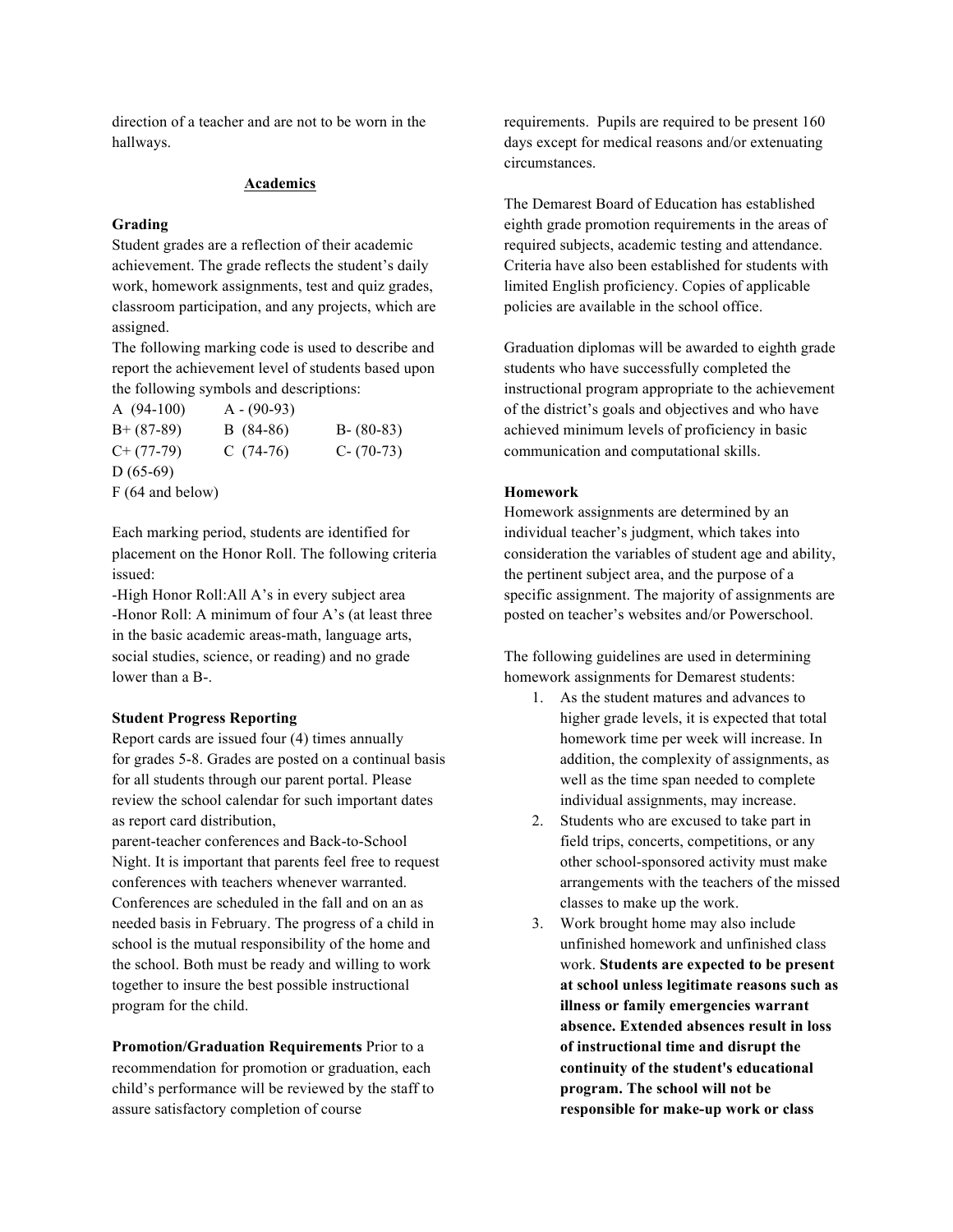# **time missed for reasons other than legitimate absence.**

### **Makeup Work**

Students will have a specific amount of time to makeup work or assessments they have missed from being absent or missing class due to field trips, etc. This time will be proportionate to the amount of time missed. For example, if a student is absent for two days, they will have two days to make up the work and complete any assessments/projects they may have missed. Please be sure to check all teachers' websites for daily updates and changes.

Students are encouraged to directly contact each classroom teacher to create a schedule for completion of tests, projects, missed work, etc. This policy allows students to remain up to date with the fast paced curriculum and complete missing work in a timely fashion.

### **Demarest Middle School Citation Policy**

When requested by the teacher, students are required to create an MLA works cited for all research related work including print and electronic materials (this includes images such as maps, illustrations, charts, etc.). Plagiarism or inappropriately taking credit for another's work will result in the student redoing the assignment. Potential consequences include detention and reduction in the student's grade.

#### **Textbooks**

All basic textbooks are loaned to students for their use during the school year. All other personal supplies are paid for by the student. Textbooks are to be kept clean and handled carefully. Please be sure your child's name, grade and school are written on the book label in case the book is misplaced. Parents/guardians will be required to pay for lost or damaged books.

# **Academic Standards for Participation in Co-Curricular Activities**

It shall be the policy of the Demarest School District to establish scholastic thresholds, which will encourage participation in co-curricular activities with the student's best realization in the academic program. The academic standards for participation of middle school students in co- curricular activities are as follows:

- 1. During the first marking period, all students will be eligible.
- 2. For the second through fourth marking periods, all students are eligible who successfully pass all major subject areas (Language Arts, Science, Social Studies, Mathematics, and Foreign Language for the previous marking period).

If a student is determined to be ineligible based upon the above standards, he or she shall be excluded from co-curricular activities for the entire ensuing marking period.

Co-curricular activities include, but are not limited to, interscholastic and intramural sports, student council, yearbook, and dramatic and musical productions.

### **Guidance Services**

Demarest Middle School provides a guidance counselor to work closely with students, parents and teachers to facilitate academic, social and emotional growth throughout the students' years at the school. Students and parents may forward their concerns to the guidance counselor. Their phone number is 201- 768-6060 X53215.

#### **Procedures for Processing Concerns**

When parents or students have a concern, they should follow the "Chain of Command" in order to clarify the concern as soon as possible.

- 1. Begin by expressing your concern to the teacher. Discuss the issue with the teacher. Direct and informal communication should generally be your first step.
- 2. If the matter is unresolved, speak with the Guidance Counselor, who will conduct a problem-solving meeting between you and the teacher.
- 3. If still unresolved, you may appeal to the Principal, who will conduct a conflict resolution meeting with the parties involved.
- 4. If you believe that your situation has not been resolved, your appeal process will be presented to you, which could involve formal communication with the Board of Education.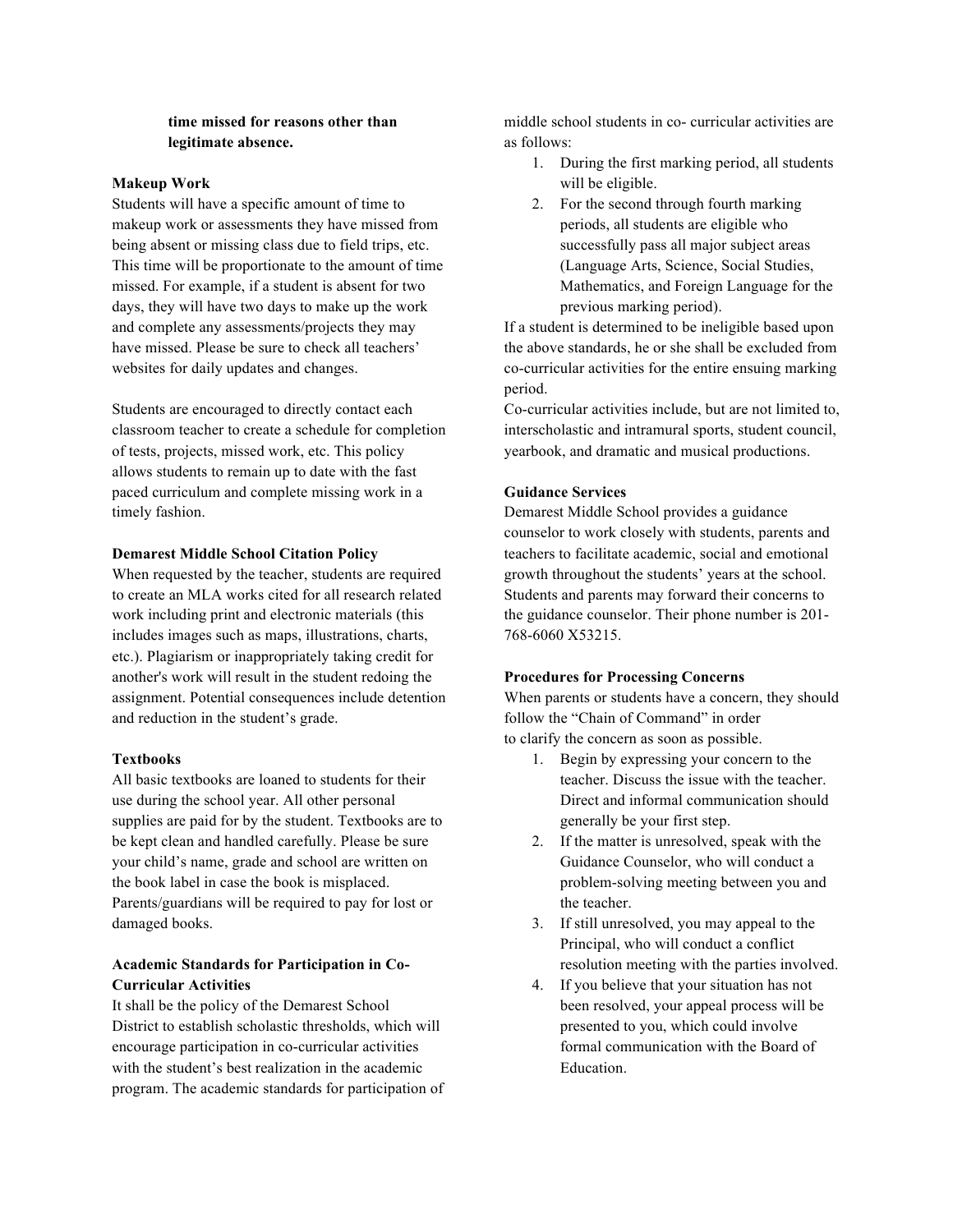Our goal is to resolve misunderstandings as close to their source as possible. Our procedure is designed to problem-solve conflicts.

### **Chain-of-Communication**

Contact the Teacher Contact the Guidance Counselor Contact the Principal Contact the Superintendent

### **Field Trips**

It is policy to take students on field trips only with permission from parents/guardians and only if children can exercise the needed decorum and selfcontrol so important on an educational field trip. When a trip is

being planned, permission slips will be sent home for approval of parents/guardians. In the event of a breach of our code of conduct the principal may elect to send a student home early from the trip.

### **Extra-Curricular Activities for Grades 5-8**

The following activities may be offered for student participation:

-Basketball Team (6-8) -Music-Instrumental -Volleyball Team (6-8) -Soccer Team (6-8) -DMS Math League -Spring Track Team  $(6-8)$ -K.A.R.E. Club -Student Council\* -Music-Choral

\*In order to run for a student council officer position in 8th grade, a student must have participated in student council for a minimum of one year during Grade 5, 6, or 7.

### **Lunch**

The Demarest Middle School Lunch Program is available to all students on a voluntary basis. Students will remain on the middle school campus during lunch and recess. In order to best ensure the safety of the students and staff, students are not allowed to order lunch from an outside delivery service. Students are not allowed to have glass bottles. Students are not allowed to distribute food in the cafeteria. The cafeteria facilitates purchases through select vendors.

At the conclusion of the lunch period, students will assemble on the basketball courts and will enter the building through the side door

If your child forgets his/her lunch, it may be brought to the school and placed on the table in the front entrance to the building. Make sure your child's name is on the lunch bag.

Microwaves are available for student use in the cafeteria.

### **School Procedures**

# **Fire Drills/Practice**

N.J. State Law requires schools to

hold one fire drill per month and one school security drill per month. The following basic rules should be followed:

1. Absolutely no talking.

2. When required, students will leave the building in a single line led by the teacher.

Two emergency signals may be given:

- 1. Regular fire alarm
- 2. Verbal alarm.

#### **Lockdown and Evacuation Situations**

This is an administrative decision where special instructions are directed to all staff for the ultimate safety of everyone in the school.

Procedures are in place if such a decision is put into action. Students are expected to remain silent and follow the directions of the classroom teacher. Consequences will be rendered for those who do not follow directions.

#### **Emergency and Crisis Management Plan (ECMP)**

As required by the N.J. State code, a plan has been developed for the Middle School to respond to a variety of emergencies and crises. In addition to two fire drills a month, students will be trained and practice in school evacuation and lockdown procedures throughout the school year.

### **Locker Regulations**

Lockers are provided for all students. Lockers are school property and are provided on a loan basis for use during the school year. The care and condition of the locker will be the total responsibility of the student. Students will be held financially responsible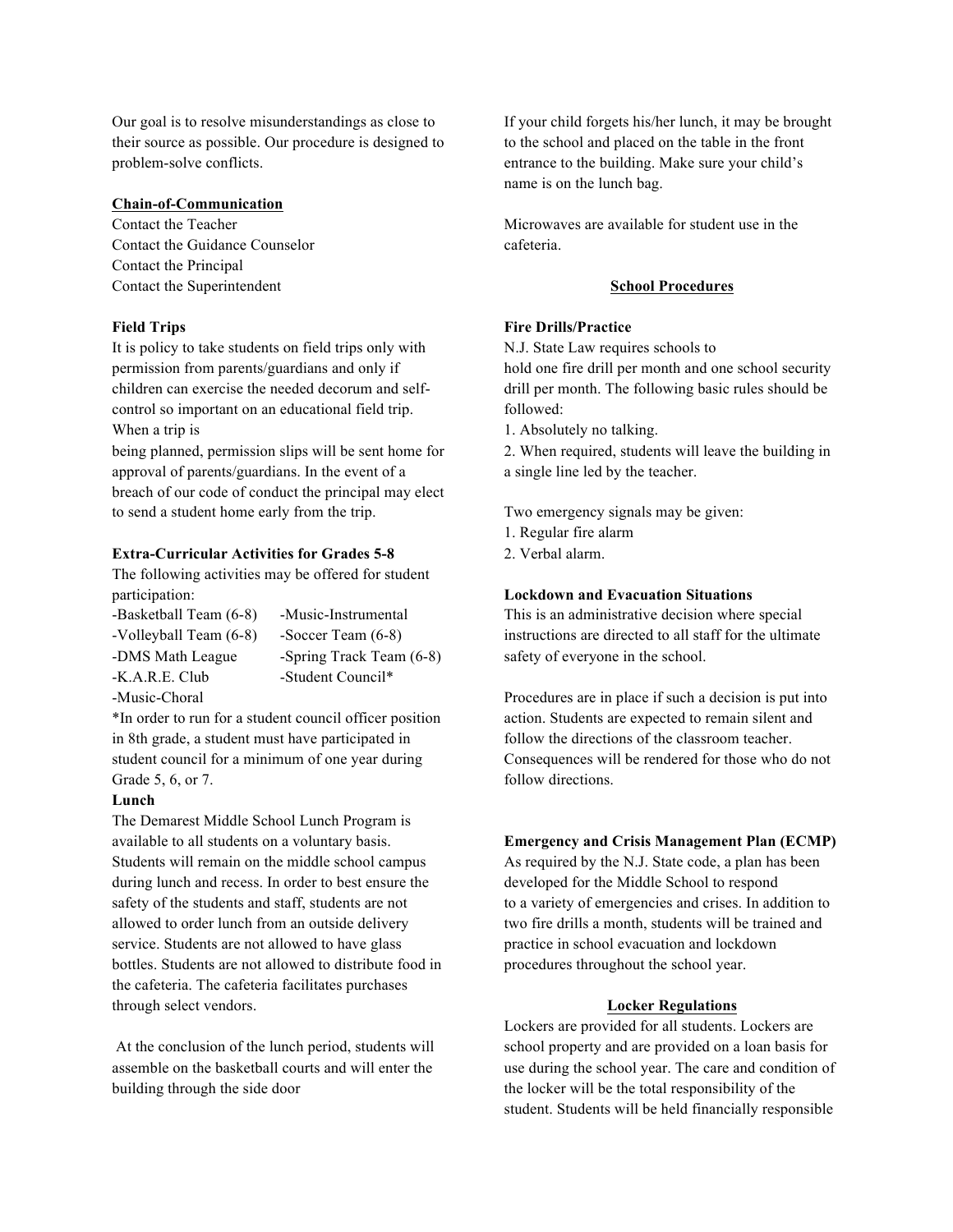for any defacing or malicious acts of vandalism involving the use of their locker. **Lockers are considered school property and school authorities may open and inspect them when necessary.** Any problems with lockers should be reported to the homeroom teacher. **Cell phones are to be kept in lockers and turned off during the school day.**

Students are responsible to keep lockers clean and in good order. Writing in lockers is not acceptable and students should not apply stickers but magnets are acceptable. If violated students will be responsible to cover the cost of removal or replacement of the entire set of lockers.Students are to keep combinations to themselves and must assume responsibility for any missing items should combinations be shared. Students are not to share a locker. Students are not to disable the lock. Students must accept the consequences of any problem caused by sharing.

Students may go to their lockers: Upon arrival in school Before lunch After lunch At the end of the school day

A student failing to meet these conditions will suffer the revocation of his/her locker privileges.

**Board Policy states lockers are subject to administrative search in the interest of school safety, sanitation, discipline, enforcement of school regulations, and to search by law enforcement officials on presentation of a proper warrant. Copy of the Board Policy is available in the principal's office.**

**The principal, or any other official designated by the Demarest Board of Education may inspect lockers or other storage facilities provided for use by students as long as students are informed in writing at the beginning of each school year that inspections may occur.**

### **Lost and Found**

Since students are provided with lockers, it is the student's responsibility to see that lockers are used and kept locked. Locker combinations should not be revealed to other students in order to guarantee the safety of personal property.

**The school does not assume responsibility for lost or stolen personal property.** Lost and found articles are stored in the main office for a short time. Found property may be returned to the main office at any time during the school day. Lost articles may be reclaimed before and after school each day at the lost and found, which is located in the school cafeteria.

#### **Assemblies**

When an assembly program is held the students will be escorted to the assembly by either the homeroom teacher or subject teacher. As each class arrives, they will be seated as a group in a designated area. At the termination of the program each class will be dismissed by the person in charge and given further instructions.

#### **Code of Conduct for Assembly Programs**

Performers, speakers, etc. are to receive a wellmannered, attentive response.

- Students will sit with their assigned class and teacher in the designated location where attendance will be taken.
- Students will refrain from booing, whistling, yelling, or talking during a performance. It is not polite, and shows lack of common courtesy.
- Students will refrain from putting their feet on the seats in front of them.

#### **School Nurse and Information**

The school nurse will administer a screening test for vision, hearing, weight, and scoliosis under the direction of the school physician, according to the New Jersey State Department guidelines.

#### **Entering the Building**

During extremely cold (below 32 degrees) weather and/or precipitation, the teacher-in-charge will allow students to enter the building through a designated area. Fifth grade enters and lines up in the sixth grade wing. Sixth, seventh and eighth graders will report to the cafeteria. Students may be dropped off in the morning as early as 8:10 a.m. Supervision is provided both in the front and back of the buildings at that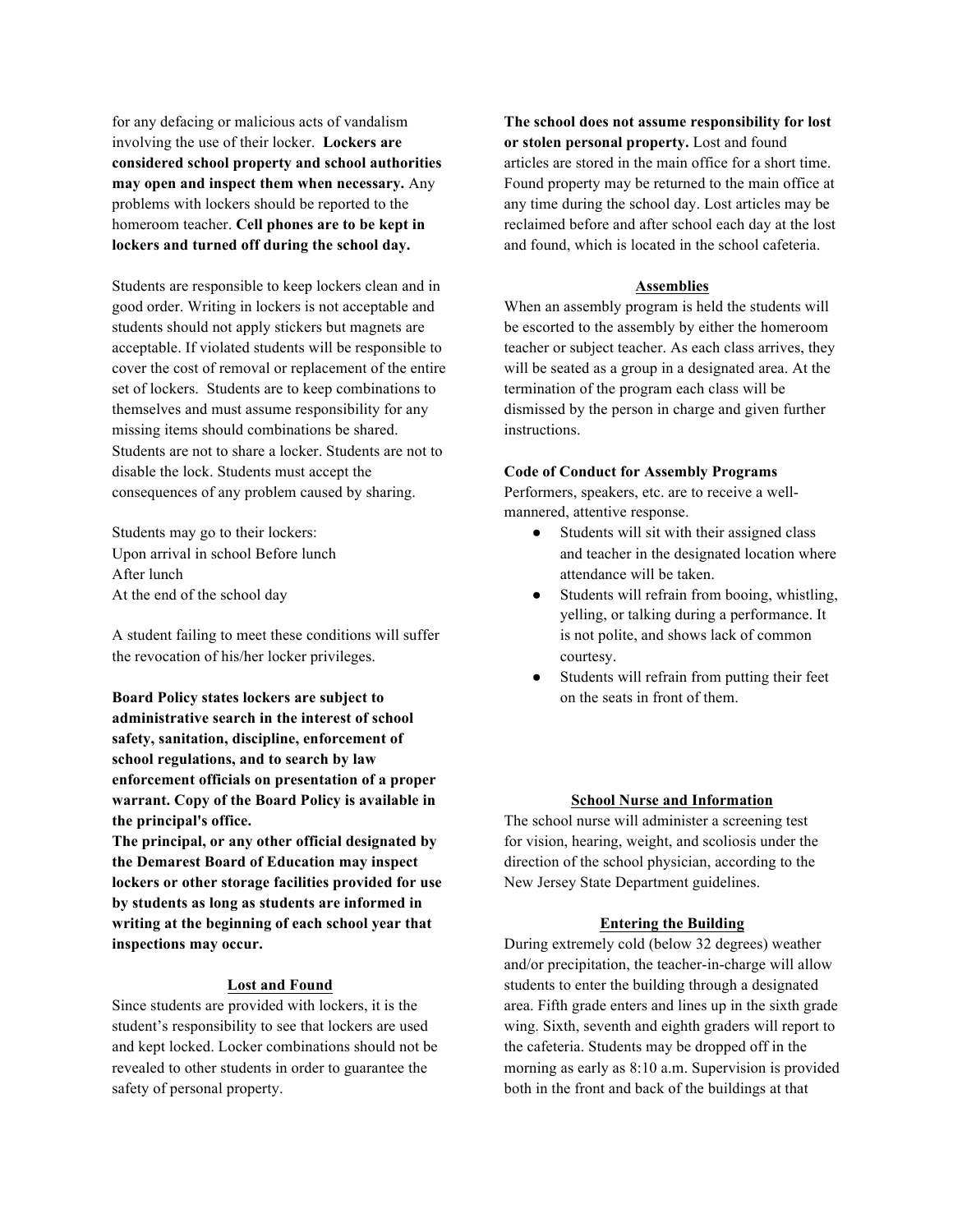time. At 8:17 a.m. students will enter the schools and report to homeroom.

#### **Exiting the Building**

Students must exit the building by 3:30PM. If they need to return for any reason after 4:00PM they must be accompanied by a parent. Students may exit the building through the front door, the black top door or the door leading to the flagpole. No other exits are to be used by students. Students are not to use the gym doors, cafeteria doors, or the doors by room 117 for anything other than a fire drill or evacuation drill.

#### **Letters/Flyers to Parents**

The administration must preview and approve any letter/flyer before it is sent home. Letters/flyers that advertise organizations and/or functions that are not directly related to the Demarest Public Schools or its students will not be sent home through the school. Private event invitations will not be distributed by school and district personnel. THe office cannot disseminate contact information of other families for privacy reasons.

#### **Safety & Security**

In the interests of safety and security, the Demarest Middle School exterior doors will remain locked and secured after students; morning arrival. Upon entrance into the building, visitors, including parents/guardians, must report directly to the main office, sign-in and wear an identification tag while in the school building. Visitors will be asked to leave their keys to ensure the visitor returns their tag and to ensure the office knows who is in and/or who has left the building.

#### **Parking Lots**

Designated spaces are clearly marked for **Visitor Parking**. If you are visiting the schools, please park your car in these visitor spaces. If these spaces are filled, you will need to park your car on the street. All other spaces are numbered for school staff. **Please do not park in the numbered parking spaces.** There is no stopping or standing in the Piermont parking lot adjacent to the school.

### **Crossing Guards**

Crossing Guards are located in front of Northwood Avenue, Orchard Road, and Hardenburgh Avenue. **Be sure to follow their directions at all times.**

## **Equal Educational Opportunity Sexual Harassment**

The Demarest Public Schools shall maintain an academic environment that is free from sexual harassment. Sexual harassment shall consist of unwanted and unwelcome sexual advances, requests for sexual favors and other inappropriate conduct or communication of a sexual nature when made by any staff member to a pupil, to any pupil to another pupil or by any pupil to a staff member when;

A. Submission to such conduct is made either explicitly or implicitly a term or condition of a pupil's evaluation, promotion, opportunities, privileges, and other benefits of education.

B. Submission to or rejection of such conduct by a pupil is used as a basis for decisions affecting the pupil.

C. Such conduct has the purpose or effect of interfering with a pupil's academic performance or creating an intimidating or hostile educational environment.

#### **Anti-Bullying Policy**

Students are expected to treat each other with civility and respect. Acts of harassment, intimidation, or bullying against any pupil will not be tolerated. The Board of Education shall also not tolerate an act of reprisal or retaliation against any pupil who reports an act of harassment, intimidation, or bullying, or who falsely accuses another of bullying as a means of harassment, intimidation, or bullying.

All aforementioned points are subject to the guidelines set forth by the Anti-Bullying Bill of Rights, which went into effect September 2011. For further information please visit: http://demarestsd.schoolwires.net

**Hate Crimes/Bias Incidents**

Any student or other staff person who becomes aware that a hate crime was committed or is about to be committed shall immediately inform the building principal and chief school administrator. All incidents